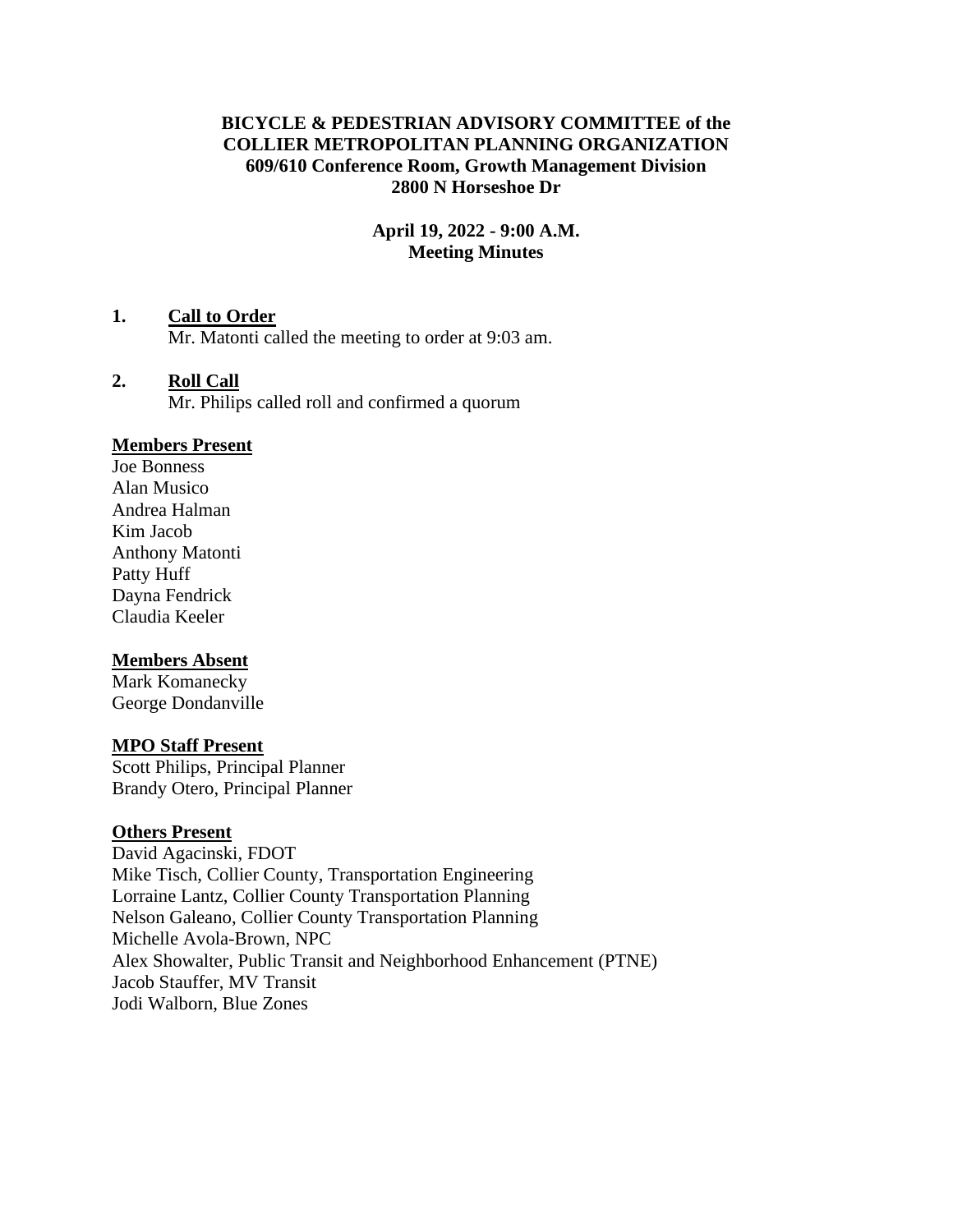#### **3. Approval of the Agenda**

**Mr. Matonti** asked the committee to move agenda items 8A and 8B ahead of Agenda Section 7, Committee Actions. The request was approved unanimously.

*Mr. Bonness moved to approve the agenda. Second by Ms. Huff. Carried unanimously.*

# **4. Approval of the March 15, 2022 Meeting Minutes**

*Mr. Bonness moved to approve the March 15, 2022 minutes. Ms. Huff seconded. Carried unanimously.*

# **5. Open to the Public for Comment on Items Not on the Agenda**

None.

# **6. Agency Updates**

**A. FDOT: Ms. Peters** told the committee that FDOT is programming a study at the Golden Gate Parkway and US 41 intersection. The study will focus on improving safety and signal timing. No start date for the study was given.

**B. MPO: Mr. Philips** told the committee that Ms. Danielle Bates has taken a new position with the County and is no longer with the MPO.

# **8. Reports & Presentations (May Require Committee Action)**

Agenda Item 8 was moved ahead of Agenda Item 7 at the request of the MPO and committee members.

# **8.B. Everglades City Copeland Ave Sidewalk & SR 90 at Oasis Visitor Center Projects - FDOT**

**Mr. Agacinski, FDOT,** made a presentation to the committee on the Copeland Avenue (CR 29) sidewalk project in Everglades City, and the SR 90 (US 41) at the Oasis Visitor Center turn lane project. He stated that the project will be let in June and anticipates construction to begin 3 to 4 months after the bids are open. The projects are being let as a single package.

**Mr. Agacinski** reviewed the Copeland Avenue Sidewalk project scope and project area with the committee. He told the committee that the collaboration between the MPO, FDOT, Collier County, and Everglades City was instrumental in advancing the Copeland Avenue project to construction. During construction pedestrian access in the two lane section of the construction zone will be maintained by temporarily closing the existing northbound lane to vehicle traffic; in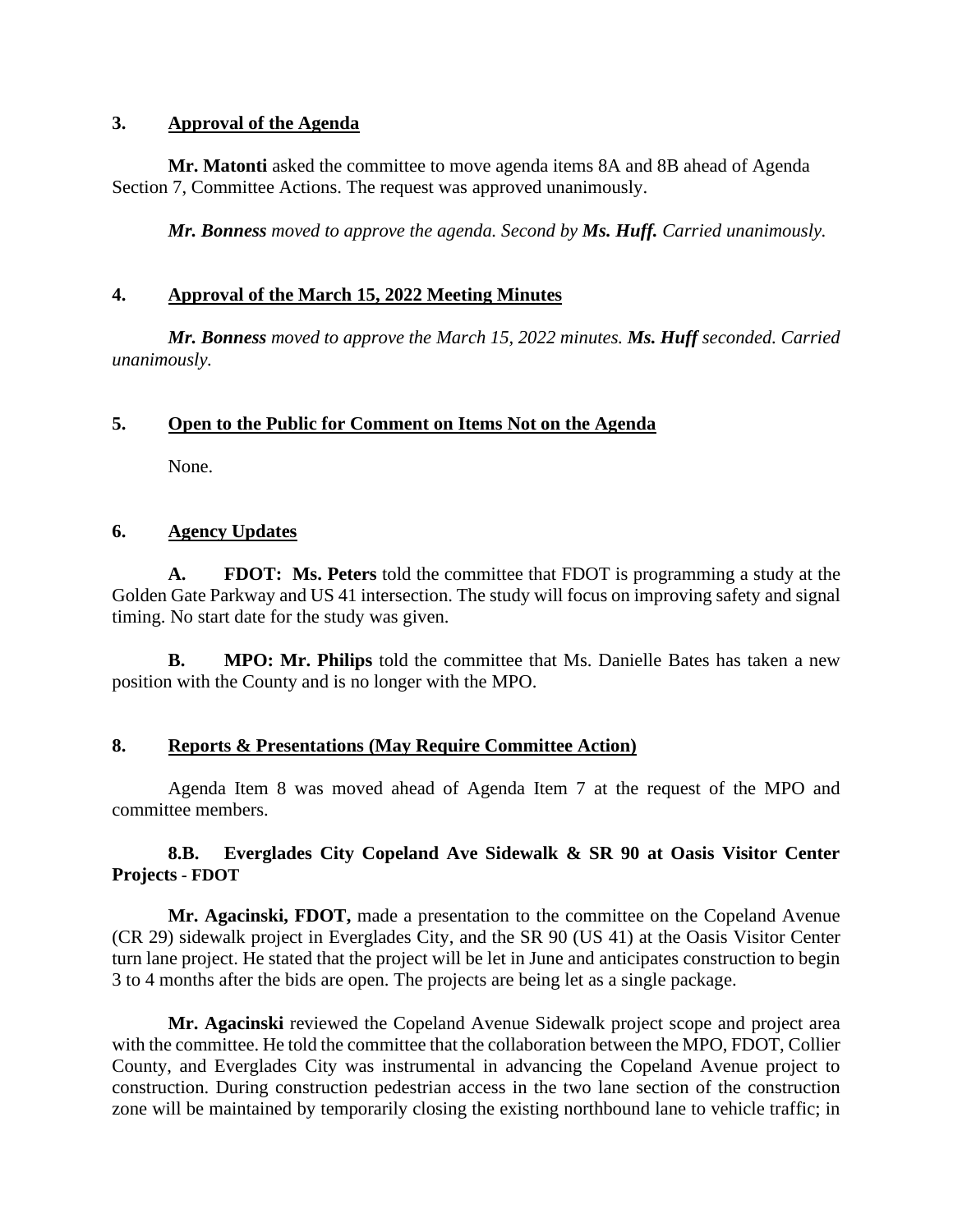the project's four lane section the northbound outside lane will be temporarily closed to vehicles and be used for pedestrians, and the northbound inside lane will remain open to vehicles. Additionally, the project includes a new sidewalk section to connect to the existing sidewalk just north of the Chokoloskee Bay Bridge. Pedestrian safety in the construction zone will be maintained by using temporary traffic barriers and controls. A temporary signal will be used at each end of the construction zone to maintain vehicles in the southbound lane. **Ms. Fendrick** asked if the presentation will be made to the Everglades City Council. **Mr. Agacinski** told her he will be making the presentation at the May 3rd Everglades City Council Meeting.

**Mr. Agacinski** then presented the SR 90 at the Oasis Visitor Center project. He told the committee that the National Park Service was the project applicant. This project will help improve safety for vehicles turning into the visitor center due to the high-speed nature of the corridor. The project adds a dedicated east-bound left turn lane and a dedicated west-bound right turn lane with a bicycle keyhole at the Oasis Visitor Center entrance. A 5-foot shoulder will be maintained for bike use along the westbound lane. Construction zone signage will be posted on SR 90 approximately 1-mile from the construction zone in each direction to provide advance warning of the construction zone. **Mr. Musico** spoke about how this stretch of SR 90 is unsafe due to high vehicle speeds, and the lack of lighting in the area making it difficult to see cars turning into and exiting the Oasis Visitor Center.

## **8.A. Sunshine Law Presentation – County Attorney's Office**

**Ms. Greene (Collier County Attorney's Office)** made a presentation to the BPAC on Florida's Government and the Sunshine Law, Public Records, and State and Local Ethics laws. **Mr. Bonness** asked if the Sunshine Law applied to field inspection trips. **Ms. Greene** stated that if there are two or more committee members at the inspection trip, or any other gathering where items and issues that may foreseeably come before the MPO are being discussed then it is considered to be a public meeting and must be open to the public under the Sunshine Law and adhere to state and Collier County's local ethics ordinances.

# **7. Committee Action**

# **7.A. Appoint BPAC Member to Congestion Management Committee (CMC)**

**Mr. Matonti** told the BPAC that he attended the March 16, 2022 CMC meeting and shared his experience. He discussed the technical nature and focus of the CMC and thought the BPAC should have a strong voice at the CMC so that BPAC efforts and input are not pushed aside. Mr. Matonti highlighted the US 41 Corridor segment from US 41/5<sup>th</sup> Ave. to Rattlesnake Hammock Road was not listed as a CMP corridor, and that at the April 8<sup>th</sup> MPO Board meeting a Board member had asked why the US 41/5<sup>th</sup> Ave to Rattlesnake Hammock Road segment was not in the study.

*Ms. Halman nominated Ms. Fendrick to represent the BPAC on the CMC. Ms. Huff seconded the nomination. Passed unanimously.*